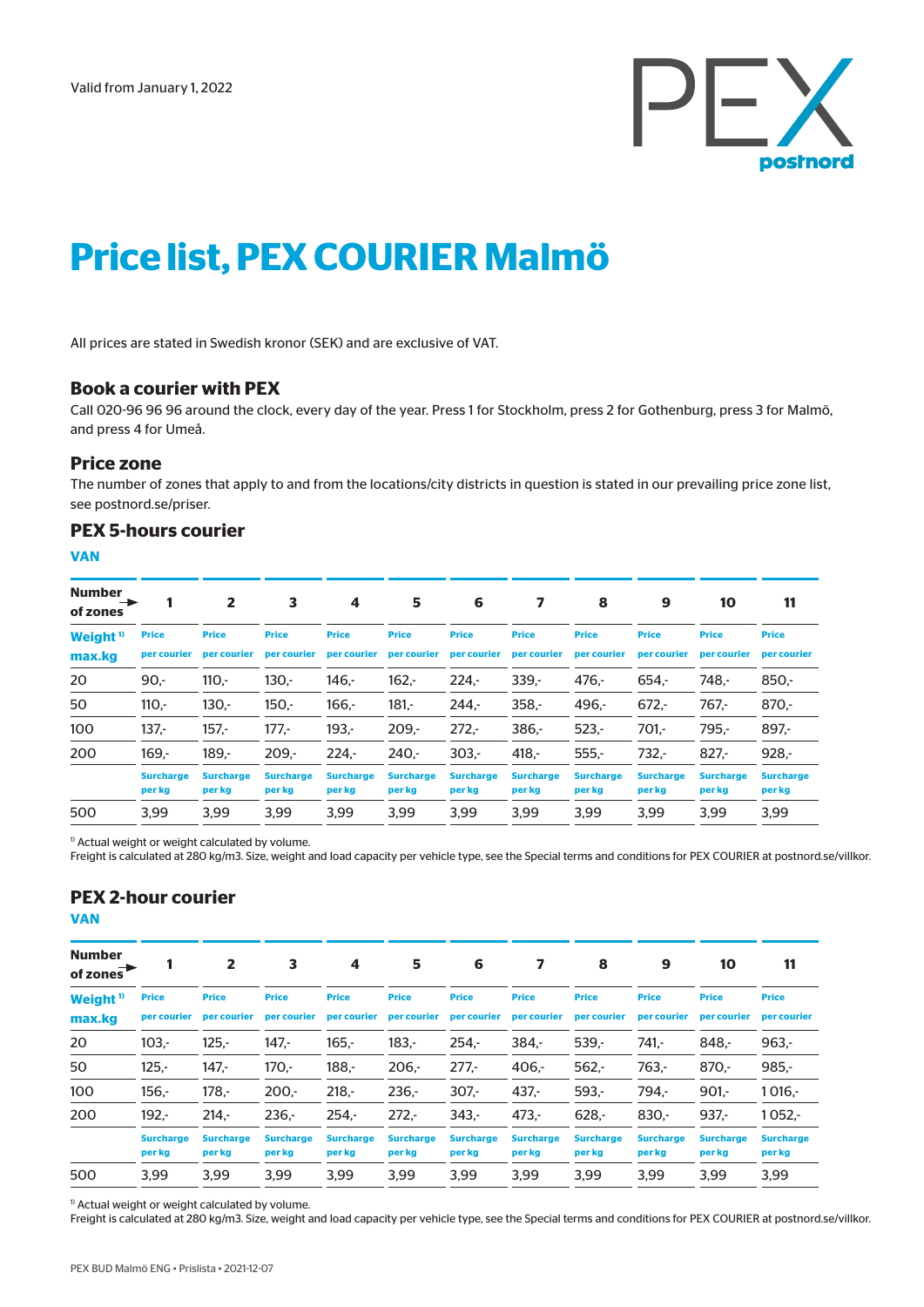### **PEX Express**

### **VAN**

| <b>Number</b><br>and the set<br>of zones |                             | $\overline{2}$              | 3                           | 4                           | 5                | 6                |                                                     | 8                           | 9                           | 10                          | 11                          |
|------------------------------------------|-----------------------------|-----------------------------|-----------------------------|-----------------------------|------------------|------------------|-----------------------------------------------------|-----------------------------|-----------------------------|-----------------------------|-----------------------------|
| Weight <sup>1</sup><br>max.kg            | <b>Price</b><br>per courier | <b>Price</b><br>per courier | <b>Price</b><br>per courier | <b>Price</b><br>per courier | <b>Price</b>     | <b>Price</b>     | <b>Price</b><br>per courier per courier per courier | <b>Price</b><br>per courier | <b>Price</b><br>per courier | <b>Price</b><br>per courier | <b>Price</b><br>per courier |
| 20                                       | $121 -$                     | $147 -$                     | $173. -$                    | $194 -$                     | $215 -$          | $299 -$          | $451 -$                                             | $635. -$                    | $871 -$                     | $997 -$                     | $1133. -$                   |
| 50                                       | $147 -$                     | $173. -$                    | $199. -$                    | $220 -$                     | $241 -$          | $325 -$          | $477. -$                                            | $661 -$                     | $897 -$                     | $1023. -$                   | $1159. -$                   |
| 100                                      | $184 -$                     | $210 -$                     | $236 -$                     | $257 -$                     | $278 -$          | $362 -$          | $514 -$                                             | $698 -$                     | $934. -$                    | $1059. -$                   | $1196. -$                   |
| 200                                      | $226 -$                     | $252 -$                     | $278. -$                    | $299 -$                     | $320 -$          | $404 -$          | $556. -$                                            | 740.-                       | $976. -$                    | $1101 -$                    | $1238. -$                   |
|                                          | <b>Surcharge</b>            | <b>Surcharge</b>            | <b>Surcharge</b>            | <b>Surcharge</b>            | <b>Surcharge</b> | <b>Surcharge</b> | <b>Surcharge</b>                                    | <b>Surcharge</b>            | <b>Surcharge</b>            | <b>Surcharge</b>            | <b>Surcharge</b>            |
|                                          | per kg                      | per kg                      | per kg                      | per kg                      | per kg           | per kg           | per kg                                              | per kg                      | per kg                      | per kg                      | per kg                      |
| 500                                      | 3.99                        | 3.99                        | 3.99                        | 3.99                        | 3.99             | 3.99             | 3.99                                                | 3.99                        | 3.99                        | 3.99                        | 3.99                        |

<sup>1)</sup> Actual weight or weight calculated by volume.

Freight is calculated at 280 kg/m3. Size, weight and load capacity per vehicle type, see the Special terms and conditions for PEX COURIER at postnord.se/villkor.

### **PEX 5-, 2-hour and Express**

#### **LIGHT TRUCK**

| Number<br>of zones                    |                        |                             | $\overline{2}$              | 3                           | 4                           | 5                           | 6                           |
|---------------------------------------|------------------------|-----------------------------|-----------------------------|-----------------------------|-----------------------------|-----------------------------|-----------------------------|
| <b>Maximum</b><br>number of<br>pallet | <b>Type of courier</b> | <b>Price</b><br>per courier | <b>Price</b><br>per courier | <b>Price</b><br>per courier | <b>Price</b><br>per courier | <b>Price</b><br>per courier | <b>Price</b><br>per courier |
| 1                                     | 5-hour                 | $248 -$                     | $248 -$                     | $260 -$                     | $276 -$                     | $307 -$                     | $366 -$                     |
| 1                                     | 2-hour                 | $281 -$                     | $281 -$                     | $295 -$                     | $313 -$                     | $348 -$                     | $414 -$                     |
| 1                                     | <b>Express</b>         | $330 -$                     | $330 -$                     | $346 -$                     | $367 -$                     | $409 -$                     | $488 -$                     |
| $2 - 5$                               | Additional<br>pallet   | $94 -$                      | 94.                         | $94 -$                      | $94 -$                      | $94 -$                      | $94 -$                      |

Size, weight and load capacity per vehicle type, see the Special terms and conditions for PEX COURIER at postnord.se/villkor.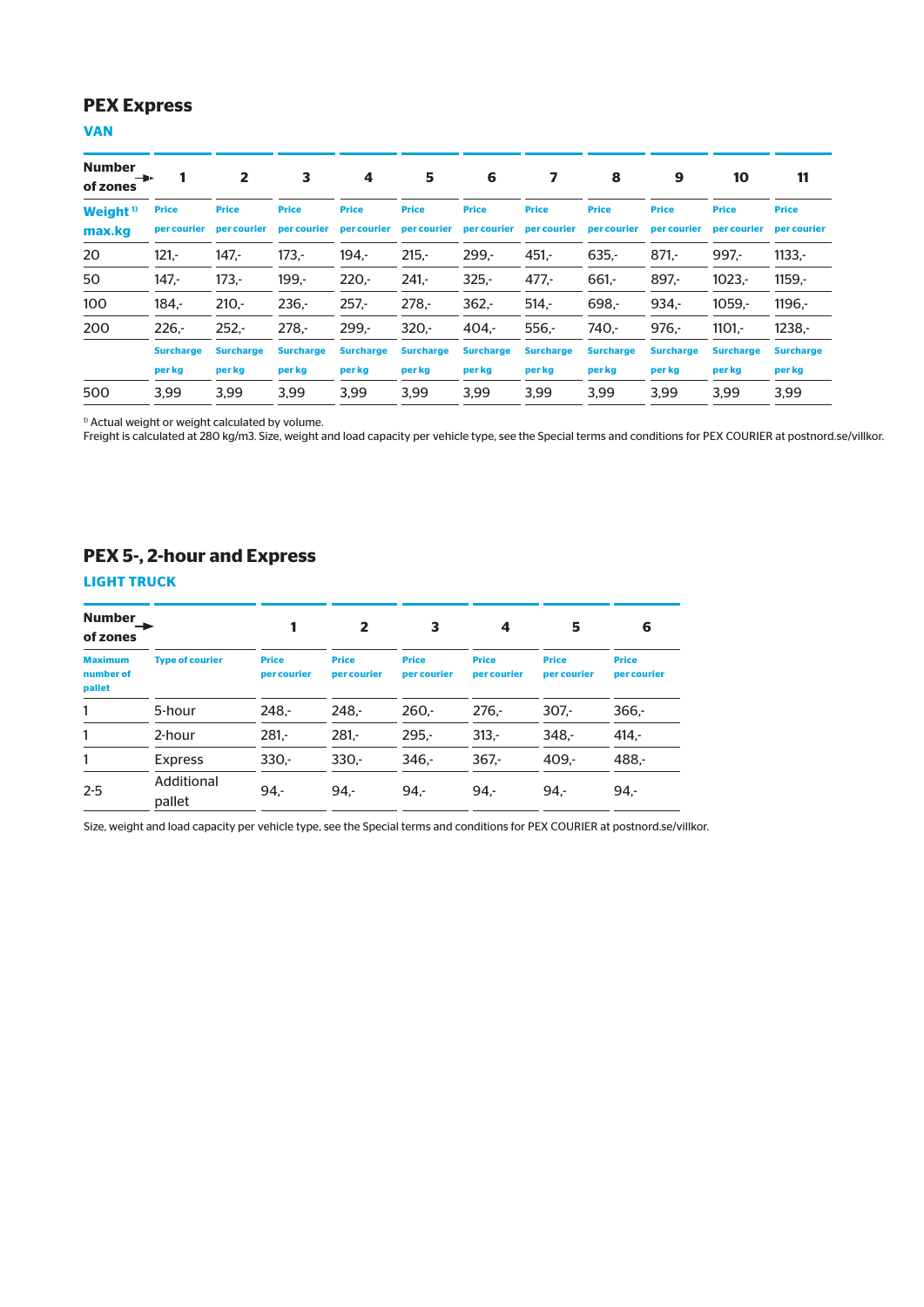# **PEX Same-day courier**

**PEX SAME DAY COURIER**

|        | Weight <sup>1</sup> Number of | <b>Price per</b> |
|--------|-------------------------------|------------------|
| max.kg | zones                         | courier          |
| 50     |                               | 99 -             |

<sup>1)</sup> Actual weight or weight calculated by volume.

Freight is calculated at 280 kg/m3. Size, weight and load capacity per vehicle type, see the Special terms and conditions for PEX COURIER at postnord.se/villkor.

### **PEX Courier TIME**

### **PEX Courier PER KILOMETER**

| <b>Vehicle type</b> | <b>Price per hour</b> | <b>Vehicle type</b> | <b>Price per km</b> |
|---------------------|-----------------------|---------------------|---------------------|
| Van                 | $624 -$               | Van                 | 21.66               |
| Light truck         | $656. -$              | Light truck         | 25.73               |
| Heavy truck         | $802 -$               | Heavy truck         | 31.05               |
|                     |                       |                     |                     |

Size, weight and load capacity per vehicle type, see the Special terms and conditions for PEX COURIER at postnord.se/villkor.

# **PEX Courier**

### **ADDITIONAL SERVICES**

|                                    | <b>Price per courier</b>                                                                         |
|------------------------------------|--------------------------------------------------------------------------------------------------|
| VIP (Van)                          | $93 -$                                                                                           |
| VIP (Truck)                        | $199 -$                                                                                          |
| Telephone notification             | 13,-                                                                                             |
| <b>Notification</b>                | $52 -$                                                                                           |
| Help to carry                      | See the price stated above for Time <sup>1)</sup>                                                |
| Returns (Van)                      | Price as stated above for the PFX 5-hour<br>service. PEX 2-hour service or PEX<br><b>Express</b> |
| Returns - Long distance<br>courier | 50 % of km-rate                                                                                  |
| Unpacking                          | See the price stated above for Time <sup>1</sup>                                                 |
|                                    |                                                                                                  |

1) Per commenced 30-minute period